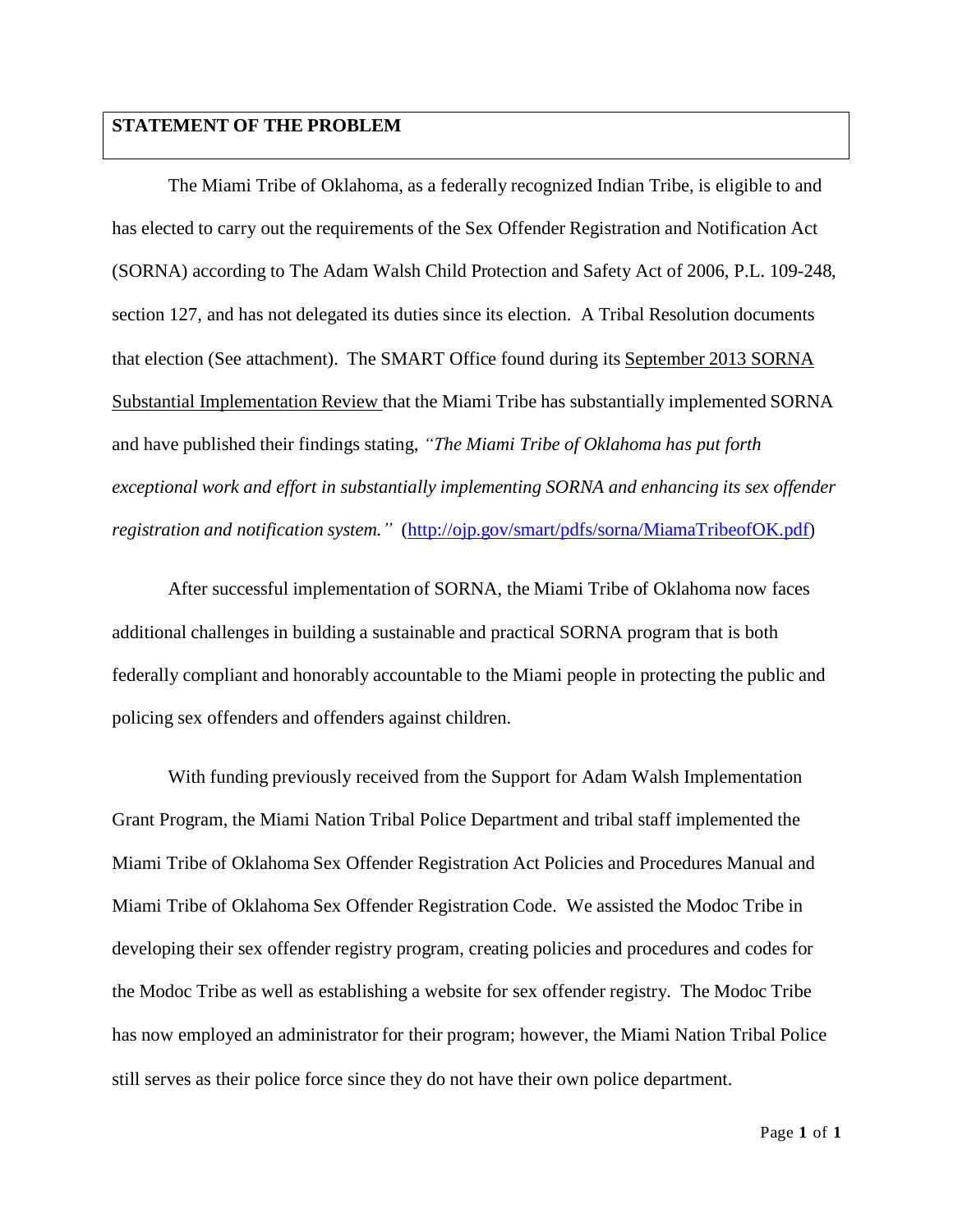Due to our success from previous funding, the tribe currently has the ability to maintain a sex offender registry that includes a physical description, criminal history, fingerprints, palm prints, and a DNA sample of sex offenders, and established policies and procedures that enable the tribe to perform the requirements crucial to the registry system for both the Miami Tribe and the Modoc Tribe. The tribe complies with the notification requirements established in the AWA which includes maintaining a website making sex offender registry information available to the public.

Despite our successful implementation of SORNA and our readiness to proceed, we have had no offenders register to date with either the Miami Tribe of Oklahoma or the Modoc Tribe of Oklahoma. The reason for this is unclear, but possible explanations are public ignorance of our status as a sovereign nation and the requirement to register, the large numbers of known absconders and non-compliant offenders from Oklahoma and the three states with which we share contiguous borders, and other unknown factors. After checking sex offender websites of other tribes located in our area, it is clear that this is an across the board problem.

The Miami Tribe of Oklahoma and the Modoc Tribe of Oklahoma are both located in the extreme northeast corner of Oklahoma and both are headquartered in the City of Miami, named for the Miami people. This area is part of what is commonly referred to as the "Four States" that encompasses northeast Oklahoma, Southeast Kansas, Southwest Missouri, & Northwest Arkansas. Although our jurisdictional boundaries are only in Oklahoma, we have a high rate of daily commuter traffic between Kansas, Missouri and Arkansas for work, school and personal reasons. This fact increases the number of sex offenders our police department must monitor. Now that SORNA has been substantially implemented by the Miami Tribe, the number of man hours required for investigation, pursuit, monitoring, reporting and other requirements of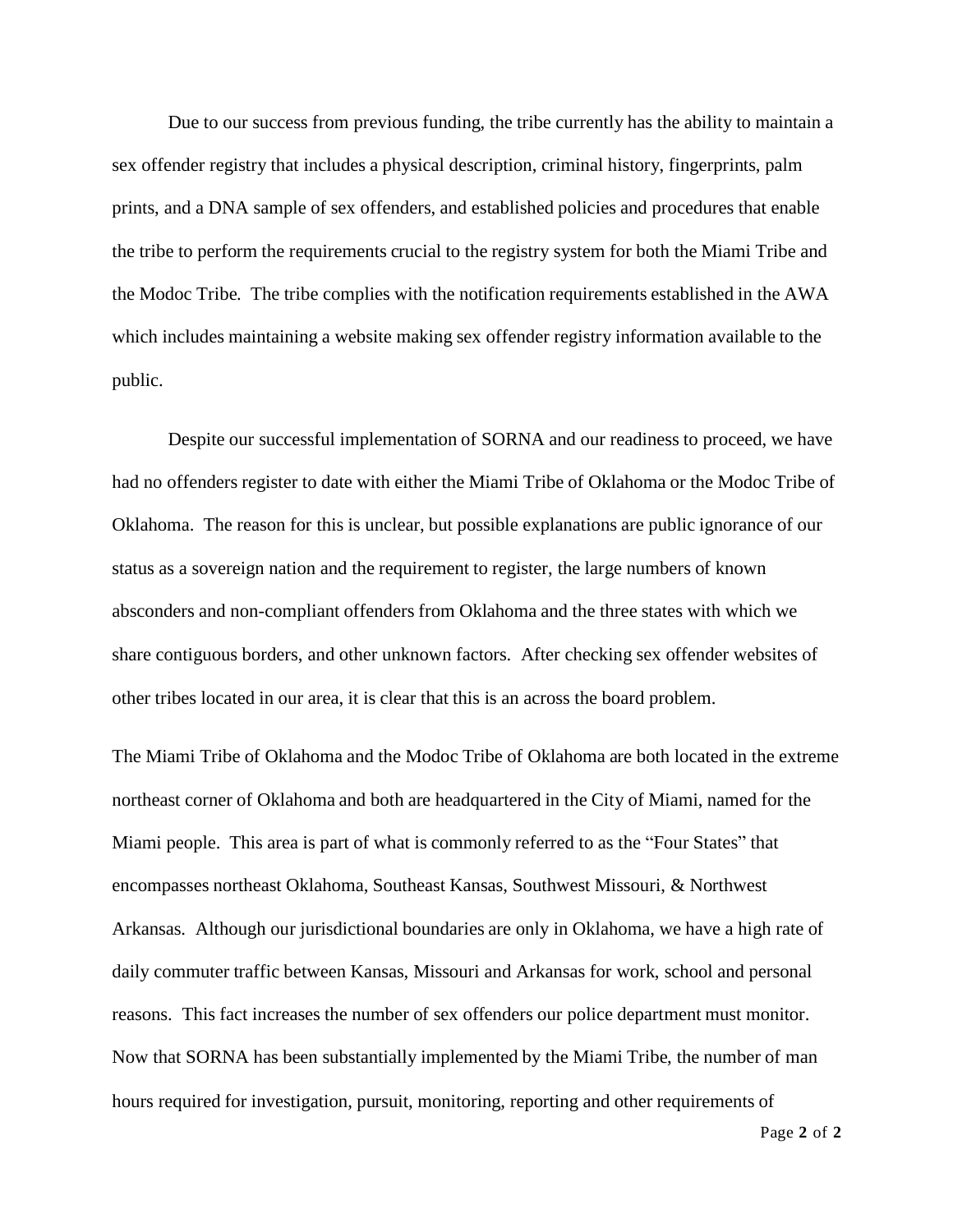maintaining compliance with SORNA for the Miami Tribe and the Modoc Tribe have placed an unforeseen burden on the Miami Tribe. We have limited resources and do not have enough manpower or assets available to contribute to the program that we now know successful compliance requires to provide superior protection to the people of the Miami and Modoc Tribes and the consumers who daily frequent our places of business and enterprise within our jurisdictional areas.

Now that SORNA has been substantially implemented by the Miami Tribe of Oklahoma, the number of man hours required for investigation, pursuit, monitoring, reporting and other requirements of maintaining compliance with SORNA for both the Miami Tribe and the Modoc Tribe have placed an unforeseen burden on the Miami Tribe. We had not anticipated the degree to which we would have to actively seek out offenders and request that they register.



Our jurisdictional areas are rural and therefore cover many square miles, effectively most of Ottawa County, Oklahoma. Tribal offices are located in the city of Miami, Oklahoma, which was named in honor of the Miami Tribe. Both tribes have jurisdiction within Miami and rurally throughout Ottawa County. Again, our northeast Oklahoma location puts our borders in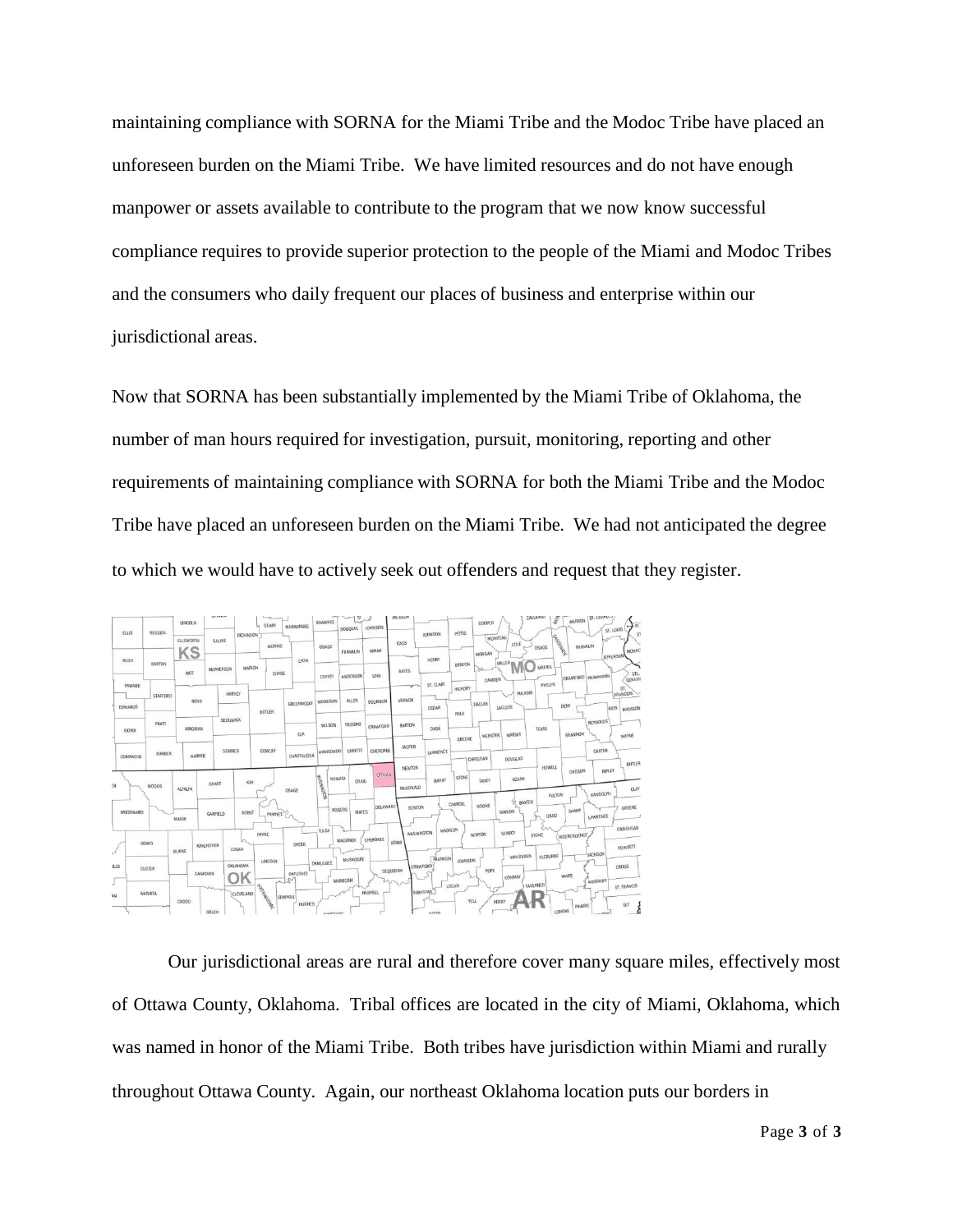contiguous alignment with two other States, Kansas and Missouri, and close proximity to a third state, Arkansas. In addition to the known offenders in Oklahoma, Missouri Highway Patrol shows 381 registered offenders living in Jasper county and 676 offenders working within the county. Newton County, Missouri shows 155 offenders living in the county and 180 working in Newton County. At the Missouri state line, Ottawa County borders up against the city of Joplin, which sits on the county line between Jasper and Newton Counties. Missouri Highway Patrol reports 152 absconders, who could be living and working anywhere. The Kansas Bureau of Investigation reports 59 registered sex offenders in Cherokee County Kansas, directly to the north of Miami tribal jurisdiction, with 11 of those shown as non-compliant. The KBI has a total of 7839 sex offenders and of that number 830 are currently non-compliant. Extreme northwest Arkansas is not directly adjacent to Ottawa County, however, it is within easy driving distance and Arkansas residents frequently work/shop/visit in the Miami area and vice versa. The Arkansas Crime Information Center shows 21 registered offenders in Benton County, Arkansas, and statewide 2,700 unmappable offenders. Many of these known four-state offenders have strong family and personal ties with Ottawa County, and some of their offenses occurred in Ottawa County. Moving across state lines makes these offenders that much more difficult to track. People who live outside Indian Country are not always familiar with tribal sovereign nation status and may truly be ignorant of their responsibility to register with our Tribal Police.

The Miami Tribe of Oklahoma is in need of financial assistance to successfully overcome these challenges to maintaining ongoing compliance with SORNA and enhance our current program. Funds will be used to maintain the Miami Tribe's website and keep it in compliance with federal regulations, to receive additional training for guidelines on the Adam Walsh Act and other related trainings, and to enhance the current program by providing a full time police officer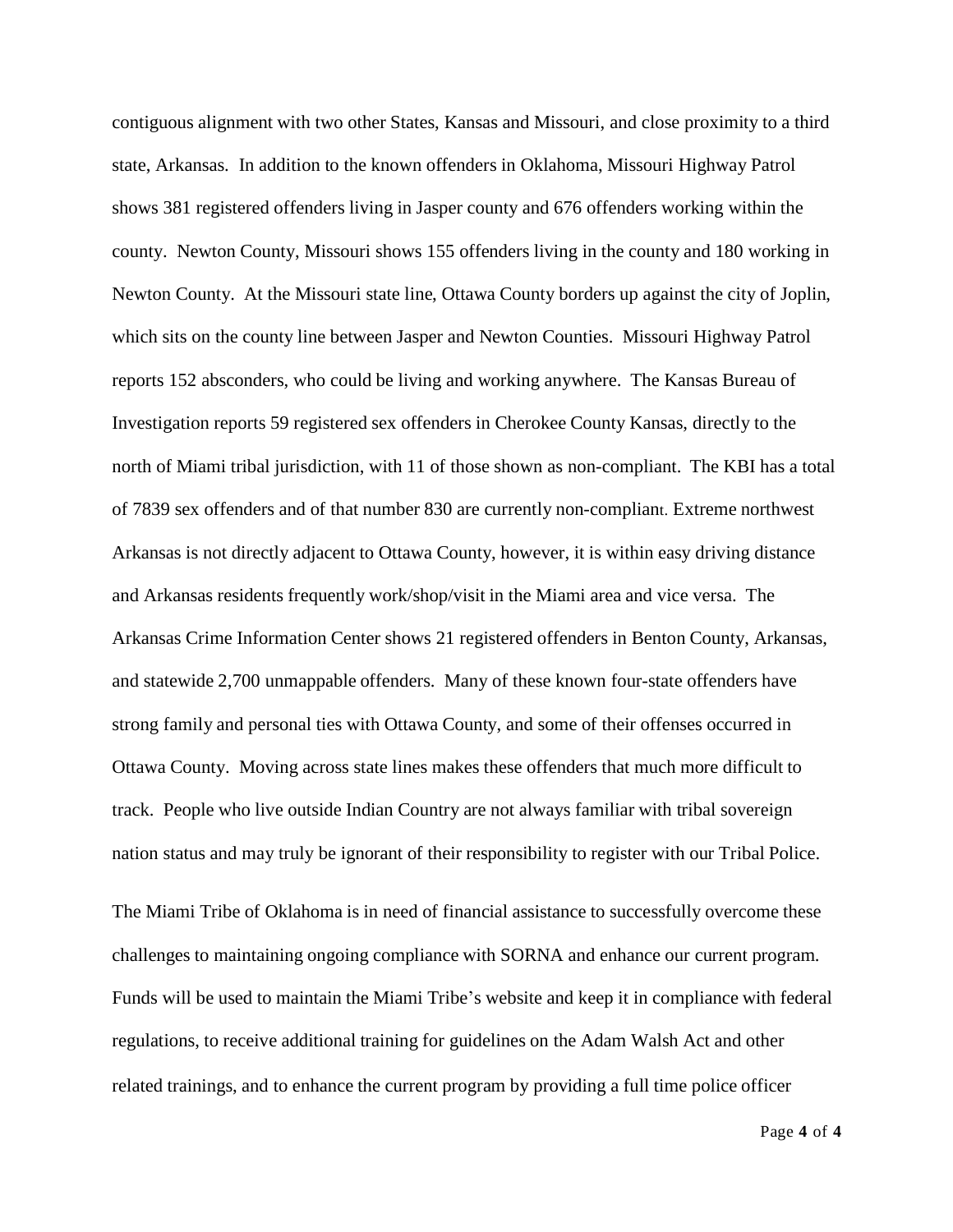dedicated to the SORNA program, a one-quarter time clerical assistant who will assist the police department in maintaining and enhancing the program, and the purchase of a fully equipped sport utility vehicle as a police car and a laptop computer for use by the dedicated SORNA police officer, as well as the creation of informational pamphlets that will educate tribal members of our SORNA compliance, the need for sex offenders to register and who to contact should they see a need.

Without funding from this grant we will not be able to set in motion the two-pronged approach that will rectify these deficits in our SORNA program. Currently our program, under previous funding from SMART under AWA, allows for our Chief of Police, Assistant Chief of Police, one Tribal Police Officer and our Tribal Attorney to each dedicate 10% of their time to the SORNA project, and allows for no clerical support. The grim nature of the work associated with SORNA and the AWA bids us to give our diligent effort to this project. While our Police Chief, Assistant Chief and Tribal Attorney will continue at their current proportions of time dedicated to the project, funding from this new grant will allow the addition of one full-time SORNA Compliance Police Officer and one quarter-time Clerical Assistant to aid the Tribal Police in maintaining and enhancing the SORNA program for two tribes.

The Miami Tribe of Oklahoma currently has over 233 employees. Some of these employees work in highly sensitive positions, such as the award-winning Leonard Learning Center daycare facility with 120 children, and the tribe's Title VI Nutrition Center with the elderly. The Modoc Tribe has over 230 employees. Their businesses, the Stables Casino, Modoc Smoke Shop, and Med Corp, Inc., work closely with the public. Both tribes are continually growing and seeking business opportunities and service programs that benefit our tribal citizens.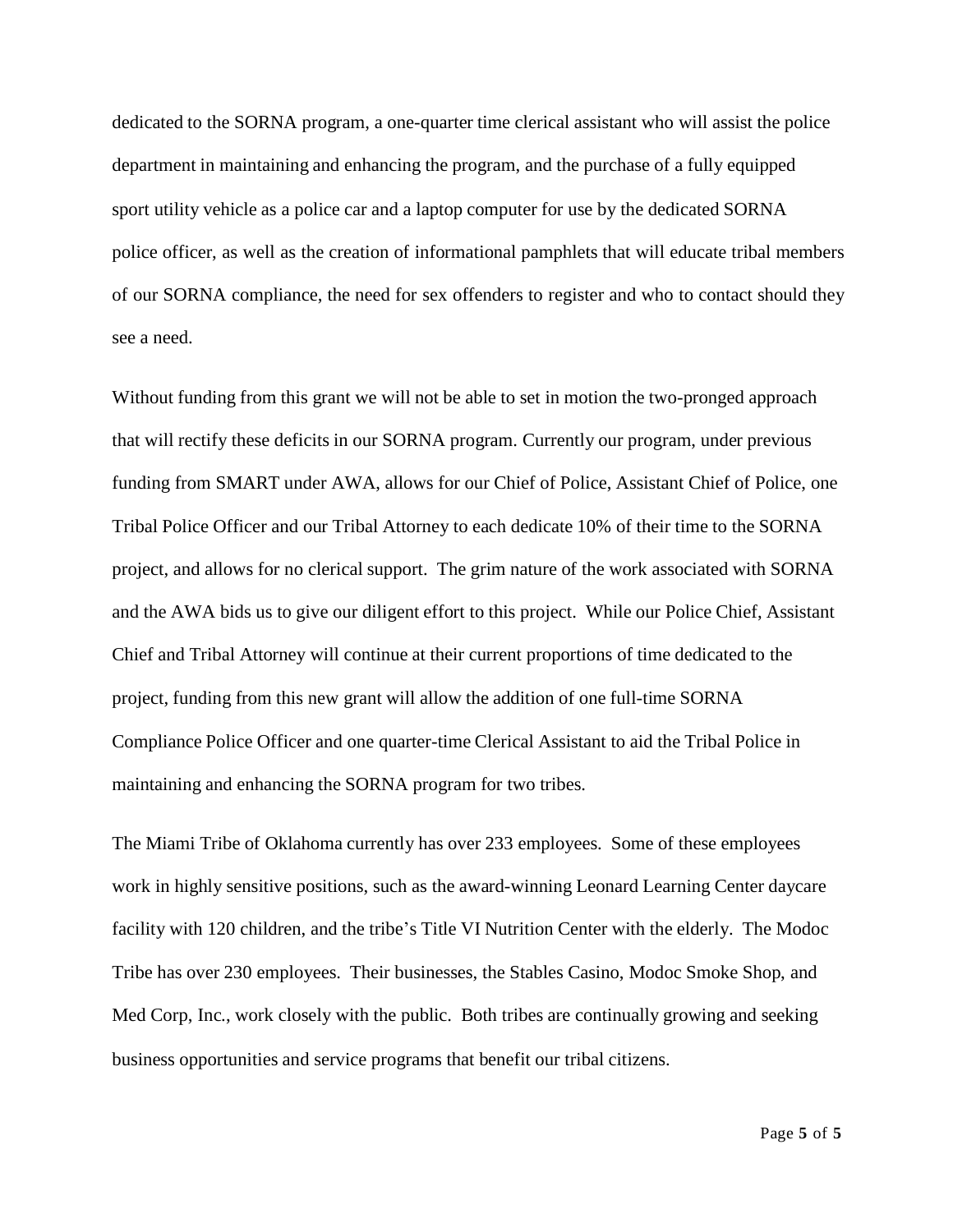The above challenges and needs will be addressed through objectives and activities that will be funded through the grant with monies from the SMART program.

### **PROJECT DESIGN AND IMPLEMENTATION**

### **Project Goals and Objectives**

Goals: This program has two goals. The first is to successfully maintain and continue the requirements of SORNA under the Adam Walsh Act (AWA) for both the Miami and Modoc Tribes in our closely-related jurisdictions within Ottawa County, Oklahoma. The second is to enhance the existing initiative by building a sustainable and practical program that addresses the issues of non-reporting offenders and reaches tribal members with information designed to aid compliance and protect the public. Both of these goals will protect our tribal citizens and the general public from convicted sex offenders within our jurisdictions. These two goals are attainable, reasonable, and necessary for the safety of all who reside within both tribal jurisdictions. With these goals we hope to maintain and enhance the current SORNA program and protect our tribal citizens and the general public by maintaining and establishing a comprehensive, sustainable and practical program for the registration of sex offenders.

**Program Objectives:** Our 24-month proposed program will accomplish its goals through four specific, measurable and quantifiable objectives. The attached timeline shows when each objective and related activities will be accomplished.

• **Objective #1:** We will maintain the Miami Tribe and Modoc Tribe sex offender registration programs with the integrity of SORNA and the AWA and in compliance with respective federal regulations. This objective will continue throughout the funding period.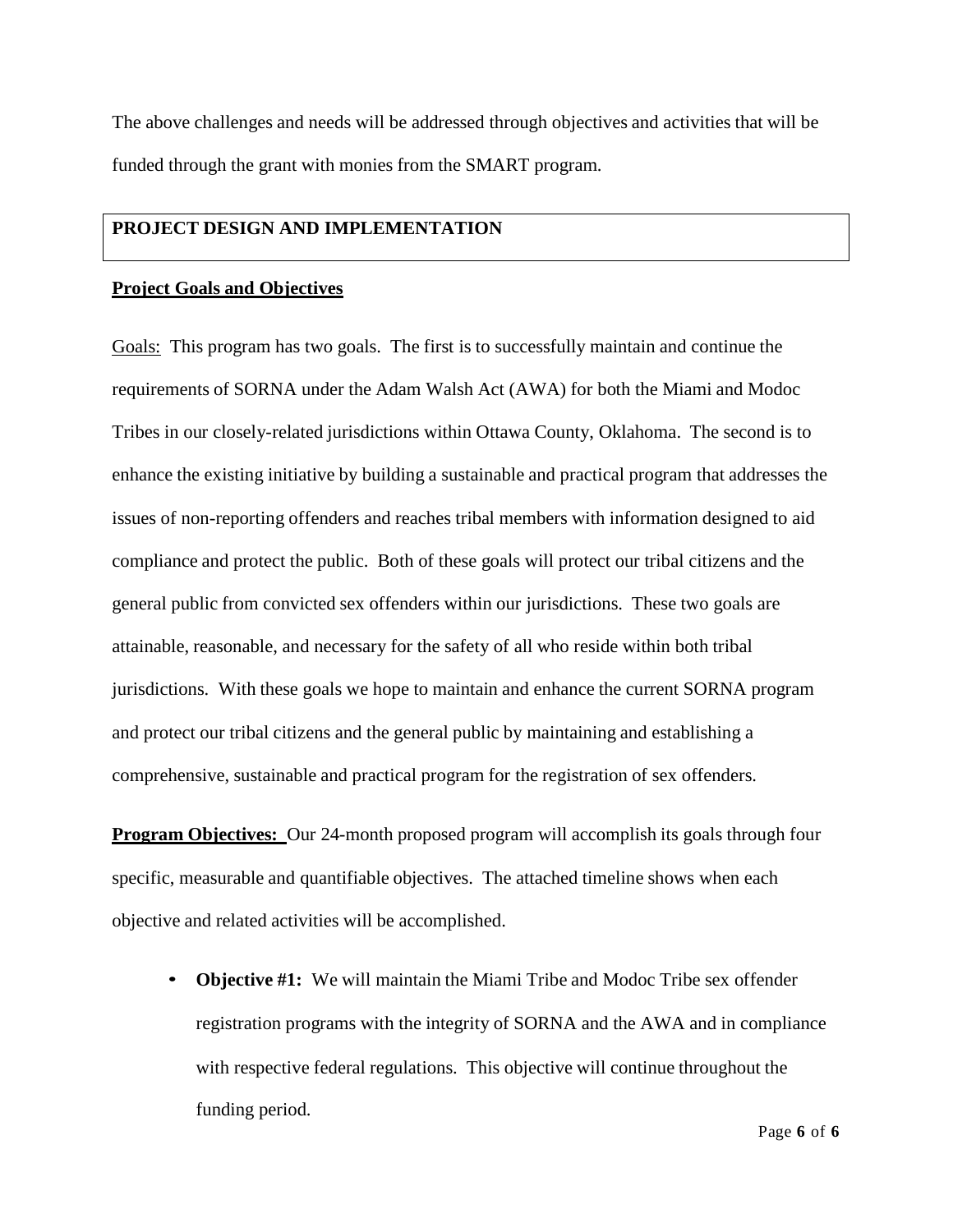- **Objective #2:** We will enhance the current Miami Tribe of Oklahoma sex offender program with additional personnel dedicated to the project and increased monitoring and investigation of the area's four state sex offender registries. This objective will be accomplished during the first year of funding and continue throughout the funding period.
- **Objective #3:** We will facilitate, expand and enhance the Miami Tribe's program into a sustainable and practical program that will meet the unique needs of our Tribal jurisdiction. These activities will continue throughout the 24-month funding period.

Goal #2: Enhance the existing initiative by building a sustainable and practical program that addresses the issues of non-reporting offenders and reaches tribal members with information designed to aid compliance and protect the public.

- **Objective #1:** We will hire one (1) full-time SORNA Compliance Police Officer who will be dedicated to the SORNA program and will, along with the Chief of Police and Assistant Chief of Police, monitor the two tribal jurisdictions. This officer will be responsible for following all policies and procedures, for monitoring sex offender activities, for investigating and pursuing non-compliant offenders who are working, residing or going to school within tribal jurisdictions, and educating the public in the tribes' compliance with SORNA requirements, the need for convicted sex offenders to register with the Miami Nation Police and how and who to contact at the Miami Tribe Police Department to register and/or if they know if an offender who is not registered. This objective will be accomplished within the first quarter of funding.
- **Objective #2:** We will bring on the services of a one-quarter time dedicated clerical support assistant who will aid the Miami Nation Police Officers with clerical tasks related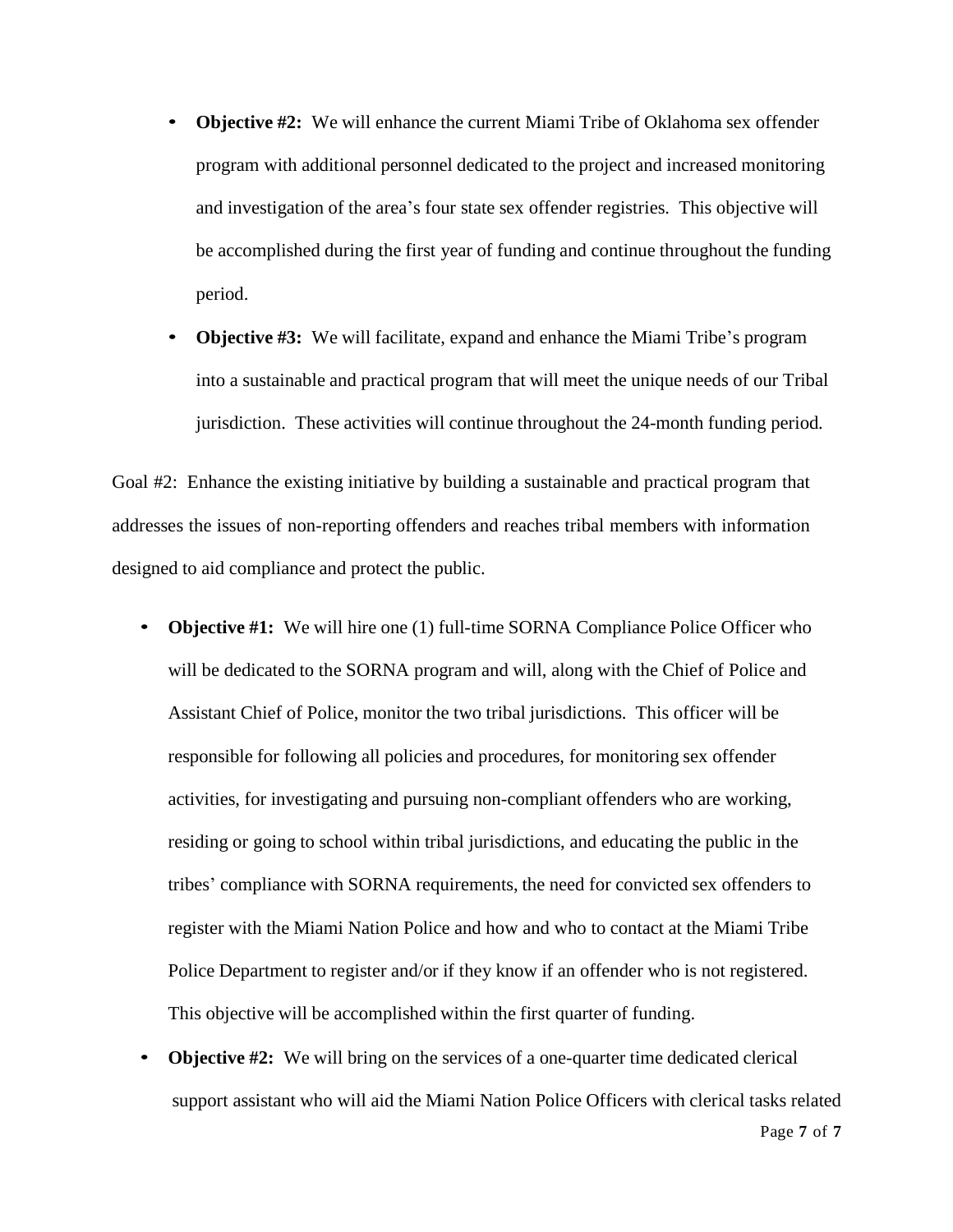to the SORNA program. This person will be work with the contractor who maintains the Miami Tribe and Modoc Tribe websites and advise them when website maintenance and registry updates are required, make travel and training arrangements, and help with reporting requirements. This Assistant will also help the SORNA Officer monitor sex offender registries for Oklahoma and Ottawa County and across the four states area. This objective will be accomplished within the first year of funding.

- **Objective #3:** We will purchase a fully equipped sport utility vehicle to be used as a police car for the SORNA officer. This will enable the officer to cover the rural area of the Miami Tribe and Modoc Tribe jurisdictions in Ottawa County, Oklahoma in order to investigate, pursue and monitor sex offenders in our tribal jurisdictions.
- **Objective #4:** We will furnish the SORNA Compliance Police Officer with a laptop computer that will aid him in his duties of monitoring sex offenders, investigating and pursuing non-compliant offenders, and educating and protecting the public.

### **Implementation and Enhancement Strategy:**

To achieve our goals of maintaining and enhancing the Miami Tribe of Oklahoma and Modoc Tribe of Oklahoma SORNA Compliance Program that will sustain SORNA under the AWA, we will follow, accomplish and complete specific activities for each objective.

### **Performance measures:**

## **Objective #1: Maintain the Miami Tribe's and the Modoc Tribe's Sex Offender Registration Programs**

**Activities** under this objective will include: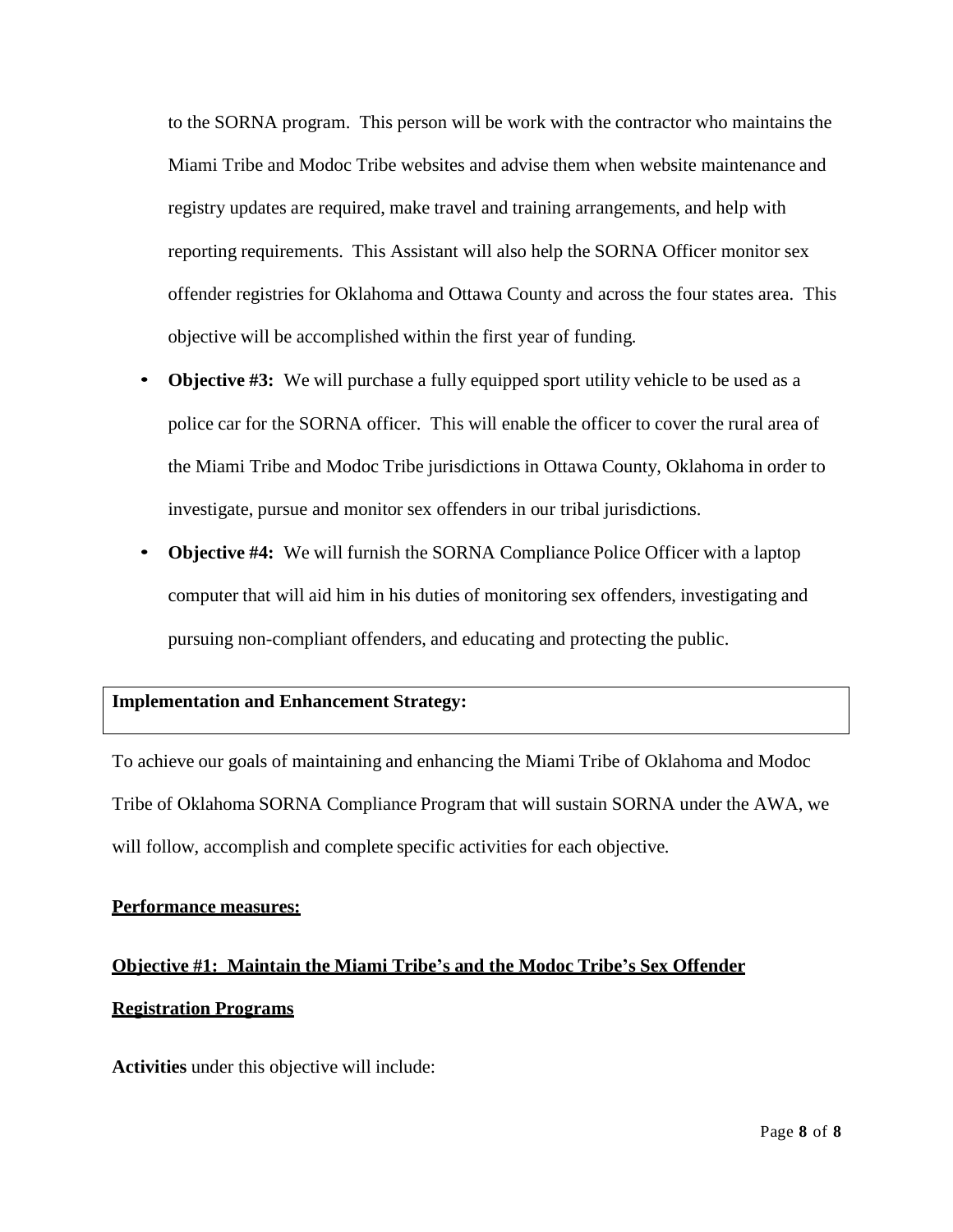- 1. In year one travel will take place to the 2015 national Symposium on Sex Offender Management and Accountability, or another comparable training opportunity should the SORNA Symposium not be offered, to remain current on Federal guidelines and ideas to maintain a successful program.
- 2. Travel will also take place to the 2016 National Symposium on Sex Offender Management and Accountability, or another comparable training opportunity should the SORNA Symposium not be offered, when it is scheduled. For 2016's symposium, the budget will mirror the cost of travelling to the 2015 Symposium.
- 3. Officers will verify each offender is living or working in documented location and conduct face-to-face contact with offenders as outlined in the SORNA requirements. This activity will take place throughout the 24-month funding period.
- 4. Collecting, storing, analyzing, and using sex offender biometric data (finger and palm prints) and DNA to maintain a sex offender registry as well as for investigative purposes. Project staff will register and monitor offenders within the two tribes' jurisdictions as well as monitoring state SORNA information to be aware of offenders contiguous to Miami and Modoc tribal jurisdictions.
- 5. Fulfill requirements quarterly through financial and programmatic reports.
- 6. Continual monitoring of federal regulations pertaining to the AWA and SORNA to be aware of any changes that occur. This will ensure our program is up to date with current regulations and can implement and revise our program, when necessary.

# **Objective #2: Enhance the Miami Tribe's and the Modoc Tribe's programs with additional personnel dedicated to the project**

**Activities** under this objective will include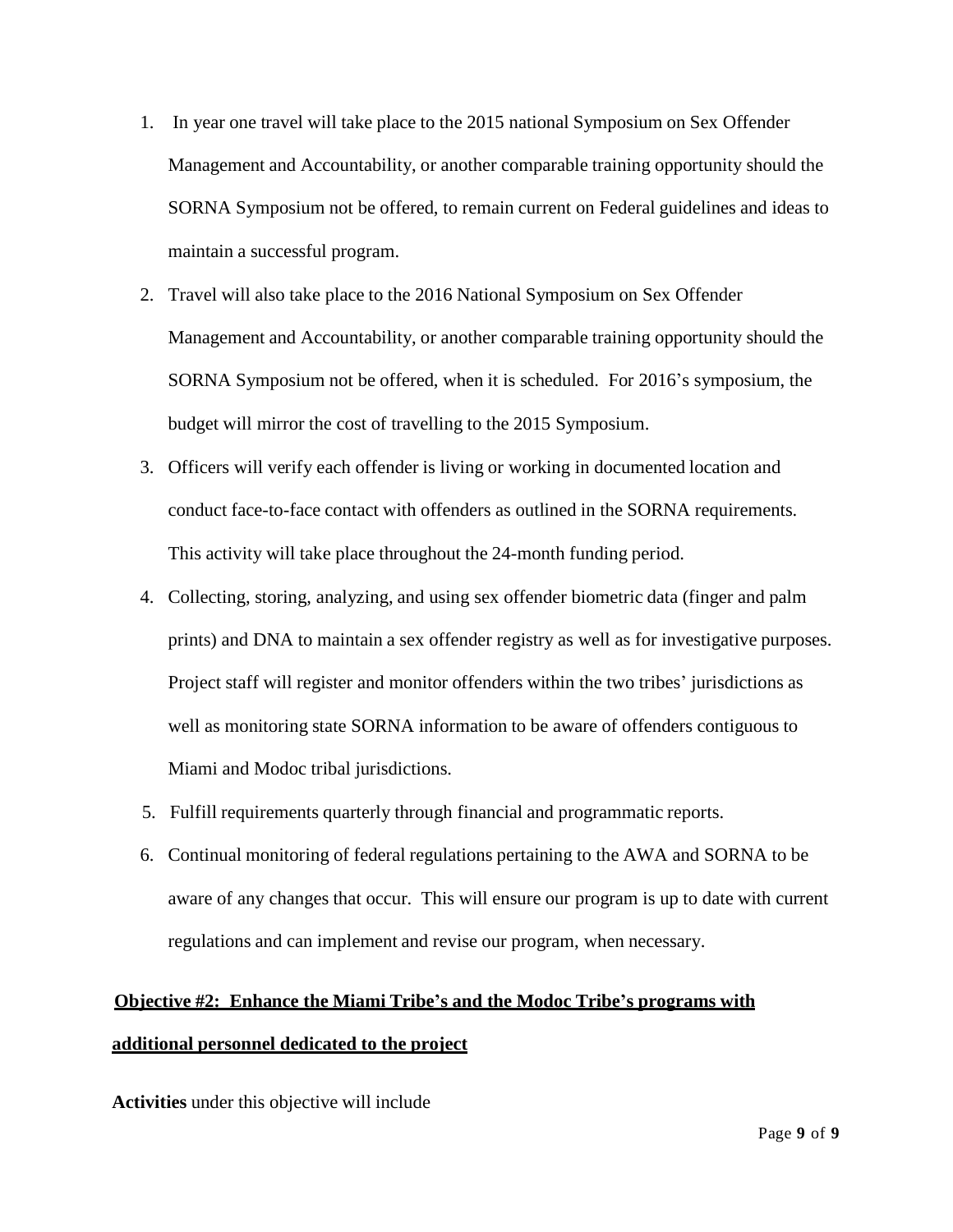- 1. In the first year, within the first quarter of funding, we will hire a full-time SORNA Compliance Officer at 40 hours per week. This officer will be dedicated to fulfilling the requirements of the SORNA program under AWA, and will be responsible for protecting and educating tribal members and the general public regarding tribal SORNA compliance and policies, for policing and monitoring registered sex offenders, and for investigating and pursuing convicted sex offenders who have failed to register with the Miami Tribe and the Modoc Tribe.
- 2. In the first year, within the first quarter of funding, we will hire a one-quarter time SORNA Compliance Clerical Assistant at 10 hours per week. This assistant will be dedicated to helping the Miami Tribal Police Department fulfill SORNA requirements by contacting the company contracted for website maintenance issues on an as-needed basis, making travel and training arrangements, registration updates, monitoring state and county sex offender websites, and offering other clerical support as needed.
- 3. In the first year, within the first quarter of funding, we will purchase a sport utility vehicle that is fully equipped to function as a Miami Nation Police car, that will enable our SORNA Compliance Police Officer to travel throughout our tribal jurisdictions in Ottawa County in order to monitor sex offender activity, educate tribal citizens and the general public, and investigate and pursue non-compliant offenders within the jurisdictions of the Modoc and Miami tribes.
- 4. In the first year, within the first quarter of funding, we will purchase a laptop computer for use by the SORNA Compliance Police Officer to aid in his efforts to monitor sex offender activity, educate tribal citizens and the general public, and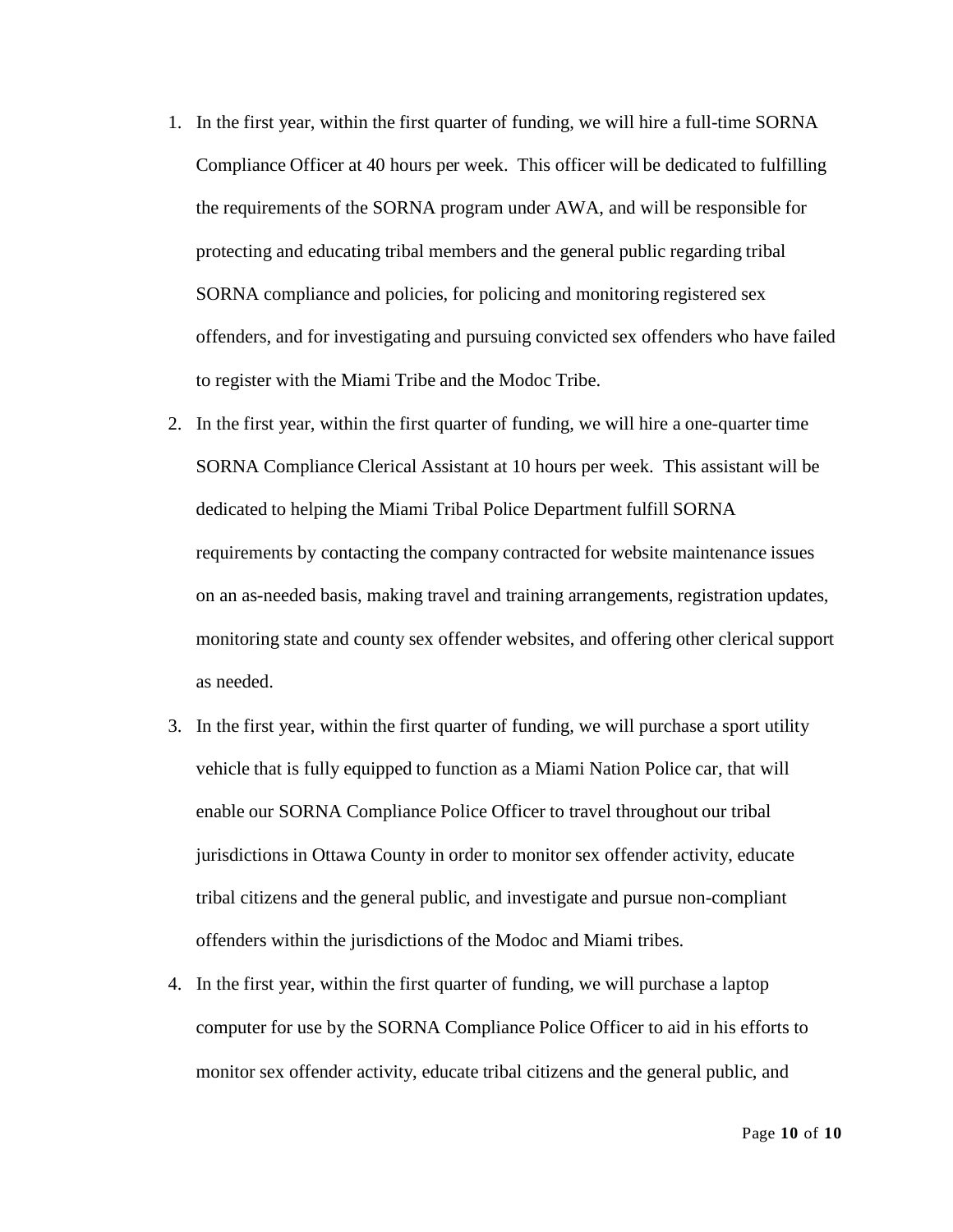investigate and pursue non-compliant offenders within the jurisdictions of the Modoc and Miami tribes.

## **Objective #3: Build a sustainable and practical program that will meet the unique needs of the Miami Tribe's and Modoc Tribe's jurisdictions**

**Activities** under this objective include:

- 1. Within the first year of funding, we develop pamphlets for distribution to tribal citizens and to aid in the Police Department's public education efforts regarding our SORNA program. Use of these pamphlets will continue throughout the 24-month funding period.
- 2. The Clerical Assistant will assist the Police Department by notifying the Miami Tribe's sex offender website maintenance contractor of needed updates and maintenance issues, offering clerical support for reporting requirements, making travel and training arrangements, and monitoring state and county sex offender websites for Oklahoma, Kansas, Arkansas and Missouri. This activity will continue throughout the 24-month funding period.
- 3. Continual monitoring of federal regulations pertaining to the AWA and SORNA to be aware of any changes that occur. This will ensure our program is up to date with current regulations and can implement and revise our program, when necessary. Project staff will register and monitor offenders within the tribes' jurisdictions. Project staff will follow the policies and procedures to register individuals, which will include: completing sex offender registration forms, photographing offenders, blood or saliva samples, forwarding/mailing forms and information to the Sex and Violent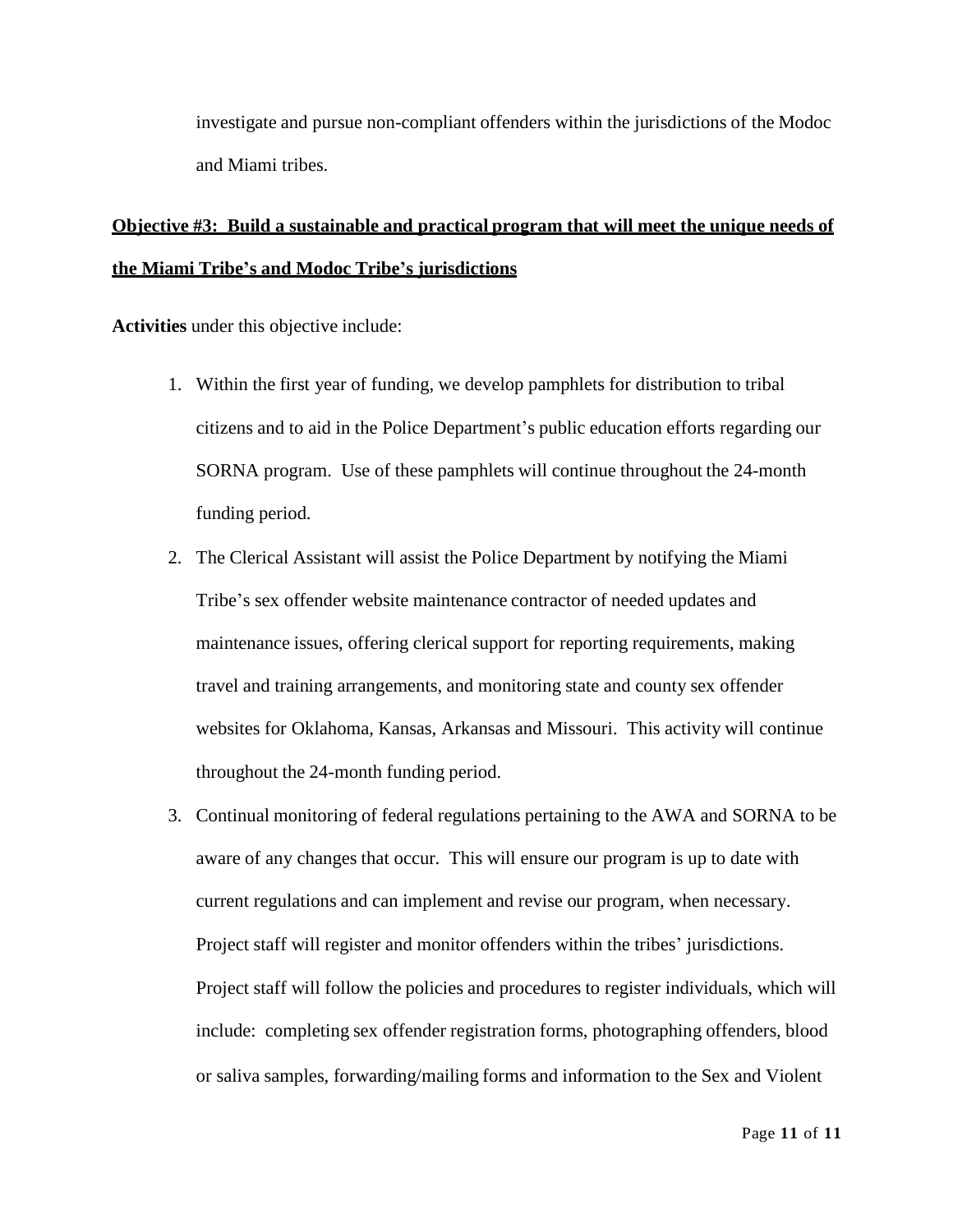Crime Offender Registration Unit, ensure offenders understand the process through "Notice of Duty to Register," notify the recent registering agency of offenders address change, and ensure offenders change of address to new residence. These steps mirror the registration process followed by the Oklahoma Department of Corrections.

### CAPABILITIES AND COMPETENCIES:

#### **Management Structure:**

The Miami Tribe of Oklahoma is governed by a five-member Business Committee, which consists of the Chief, Second Chief, Secretary/Treasurer, and two Council members. Officials are elected in three-year staggered terms by the nationwide Tribal Council during the Miami Tribe's Annual Meeting held the first weekend in June. The Tribal Council is responsible for the overall well-being of the tribe and the development of policies and procedures for the administration, fiscal management, and bylaws that govern the tribe. The Business Committee meets monthly to conduct tribal business.

System to track funding and progress of grants are through the Accounting Procedure Manual. All departments, programs, businesses and projects of the Miami Tribe of Oklahoma are required to adhere to the financial and personnel policies set in place. The public sector agency responsible for the project is the Miami Tribe of Oklahoma's Public Safety Office.

### **Staffing:**

We have created a SORNA team to successfully carry out the execution of the program. The team consists of four current Miami Tribal employees: three officers from the Miami Tribe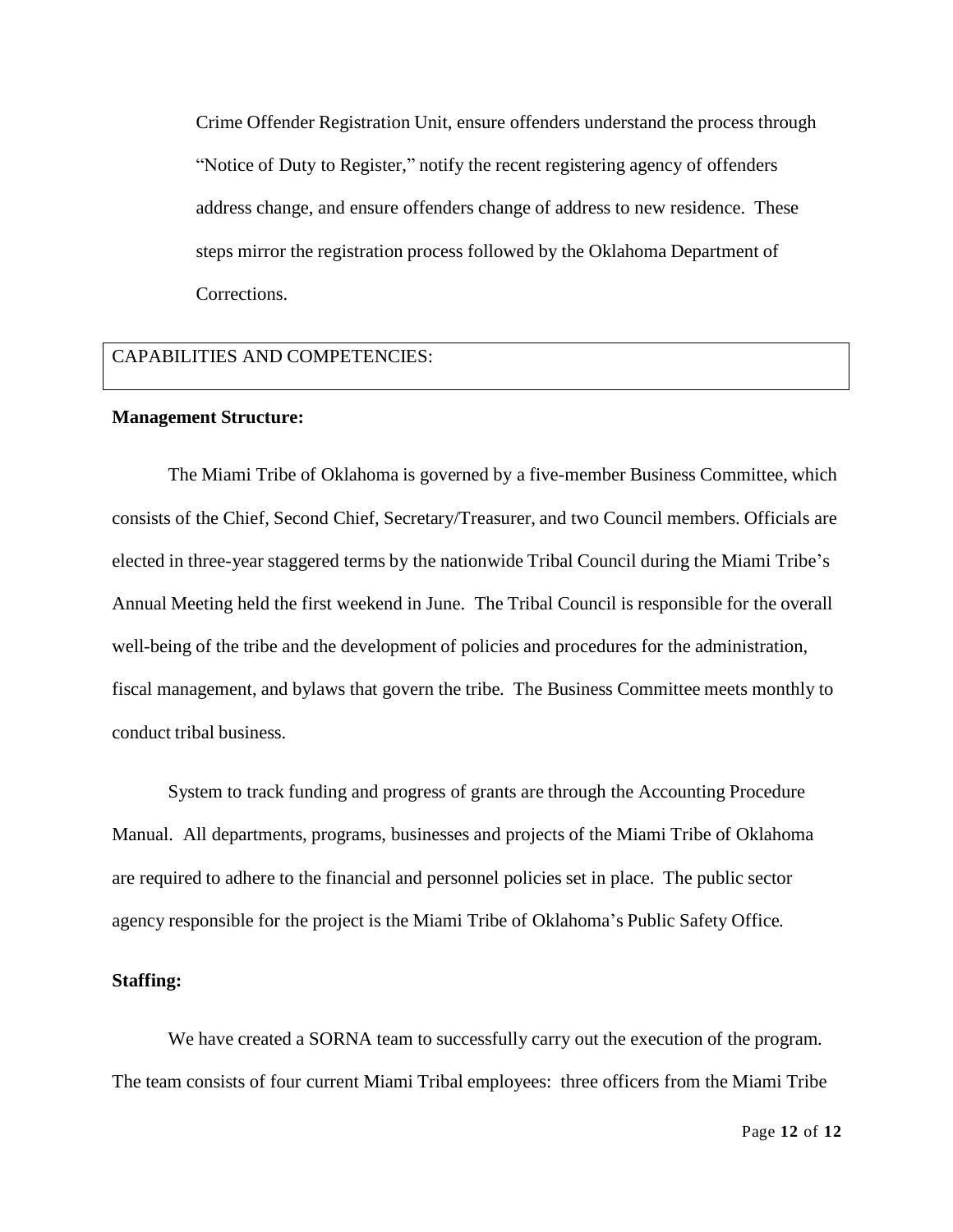Police Department, and the Miami Tribe's attorney, ... Our Police Department Personnel have over 60 years of combined expertise in the law enforcement field and are well qualified to carry out the activities of the SORNA program. The tribal attorney will ensure compliance with Federal regulations in accordance with SORNA and the AWA. Copies of each team members' resumes are attached.

Supervision of the project will be done by , Miami Tribal Chief of Police. He will also serve as the Project Director. has over 40 years of law enforcement experience. He will dedicate 10% of his regular duties to the project.

is the Assistant Chief of Police. He will dedicate 10% of his time to the project. Prior to joining the Miami Tribe law enforcement team, served as the Chief of Police for the City of Fairland, Oklahoma, and Police Department for 10 years. He has been in law enforcement since 1981.

Tribal Police Officer will serve as the SORNA Compliance Police Officer. is currently a full-time Detective with the City of Miami Police Department (MPD) and he works part-time with the Miami Tribal Police. is CLEET certified and has 24 years experience with MPD. His expertise is a valuable asset to our SORNA team. He has already attended SORNA training events and is very knowledgeable about SORNA policies and procedures, along with an accomplished history as an investigator.

is a clerical assistant with the Miami Tribe of Oklahoma, currently assigned to other duties. She has familiarized herself with SORNA reporting requirements

To complete the team, we have **, Miami Tribal Attorney.** She will guarantee the program is in compliance with all Federal guidelines and keep staff notified of any changes Page **13** of **13**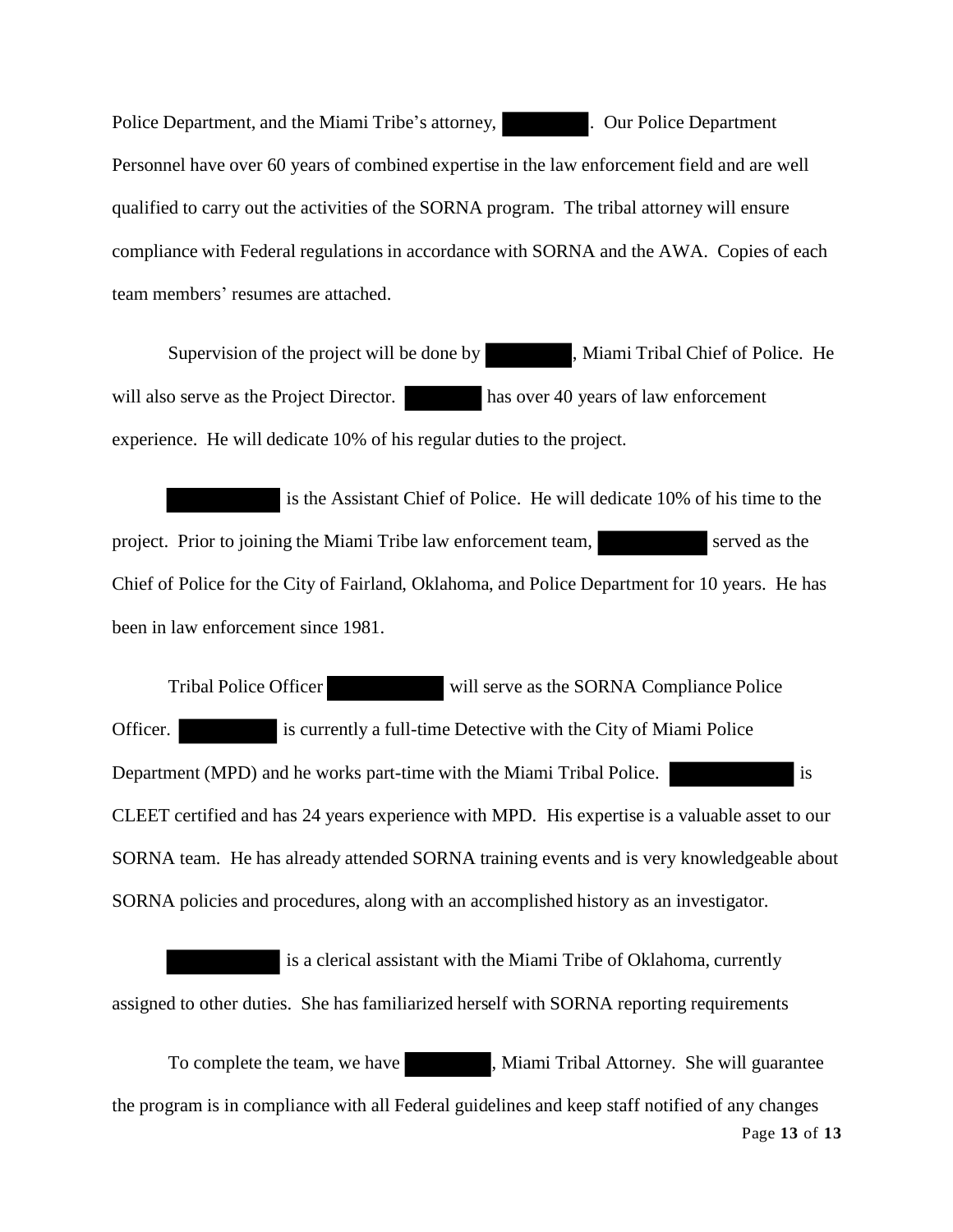in regulations. She offers many years of experience with the Tribe and as an attorney. She will dedicate 5% of her time to the project.

All project personnel will follow the Policies and Procedures, be trained or have a refresher course in the use of equipment, in-take information, provide information for the website, monitor websites of other jurisdictions, and dedicate time and detailed attention to successfully facilitate SORNA under the AWA.

The project staff dedicating their time within their regular, ongoing duties is highly experienced to accomplish the goals and objectives for the proposed project. Our very qualified SORNA team has come from different fields and work well together to effectively carry out this project. The Miami Tribal Police Department works diligently in providing safe environments for the public in both the Miami and Modoc tribal jurisdictions.

of KLW-Webwork will be contracted to update the Miami Tribe's website to keep it in compliance with reporting requirements of the AWA and build upon it in conjunction with the TTSORS system. This site will have links to the Dru Sjodin National Sex Offender Public Website, Oklahoma Sex and Violent Crime Offender Registry website, and other required websites. He will also train staff on proper input techniques and equipment usage. He will serve as a valuable contact for technological purposes.

With more than 20 years of collaborative experience, and KLW-Webwork have created national award-winning, grant-supported, and contracted web and print materials for a wide range of web services to academic, community, corporate, and nonprofit organizations. Moreover, has worked with the Miami Tribe in the past and has proven his ability and dedication to our projects. A copy of his resume is attached.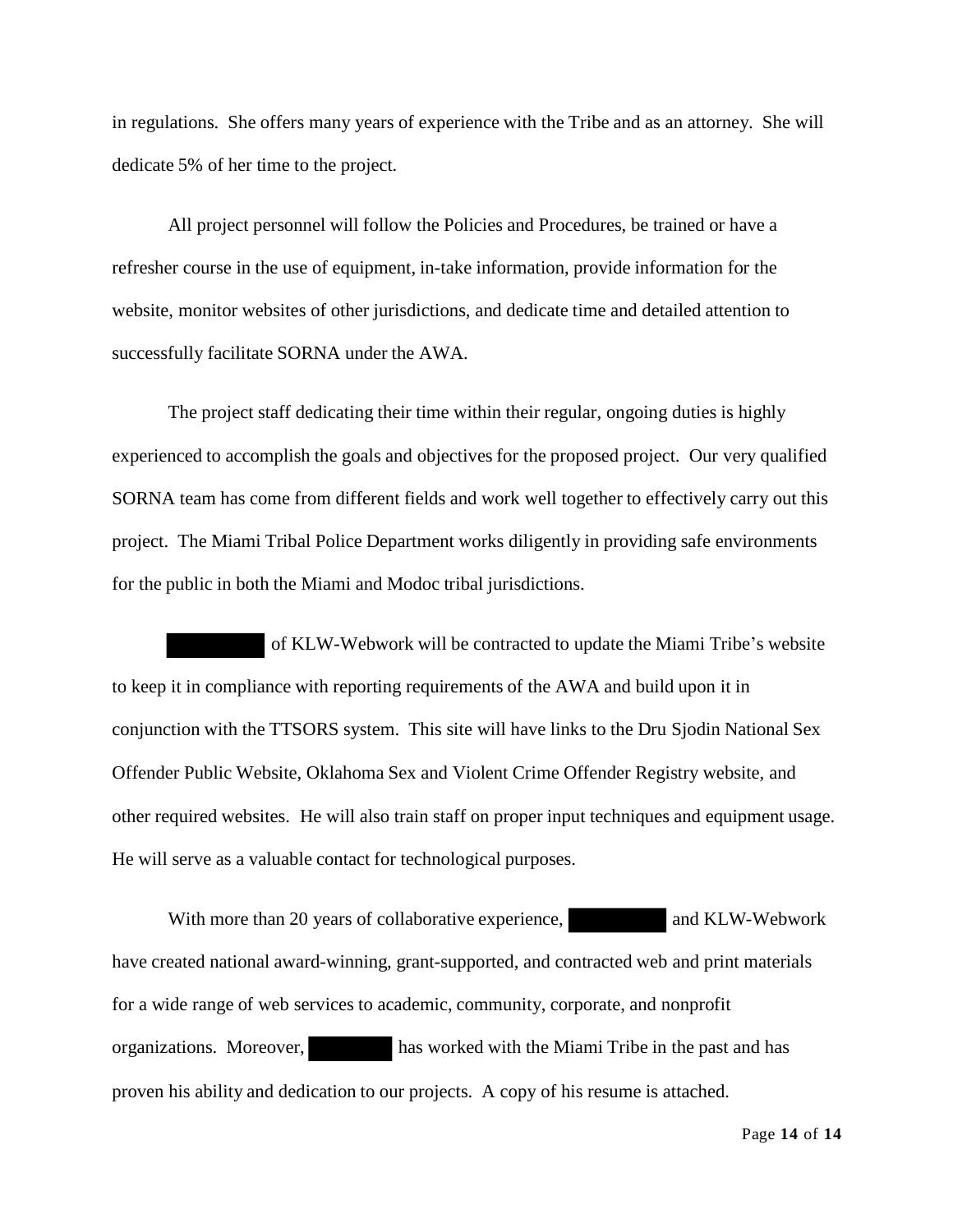With the guidance of the Department of Justice, the Miami Tribe of Oklahoma believes this project will strengthen our sovereignty by allowing the opportunity to experience these issues. By enhancing this program, we are reaching a larger area, and providing a safer community for everyone residing within both the Miami and Modoc jurisdictional areas. The results of this project will be a safer place to live and a benefit to all of the public.

# **PLAN FOR COLLECTING THE REQUIRED DATA FOR PERFORMANCE MEASURES**

### **Performance Measures**

To assist in fulfilling the Department of Justice's responsibilities under the Government Performance and Results Act (GPRA), P.L. 103-62, and the GPRA Modernization Act of 2010, P.L. 111-352, the Miami Tribe of Oklahoma will provide data that measures the work results. These performance measures include:

- Percentage of registered sex offenders in compliance with sex offender registry requirements
- Percentage increase in compliance enforcement efforts and community notifications.
- Number of Sex Offenders identified in the jurisdiction.

Performance will be documented within databases or spreadsheets in efforts to achieve project objectives and performance measures. This information will be monitored during the project period by the SORNA Team and evaluated by the Miami Tribe's Business Committee annually. Documentation will be provided to the SMART Office to fulfill grant requirements.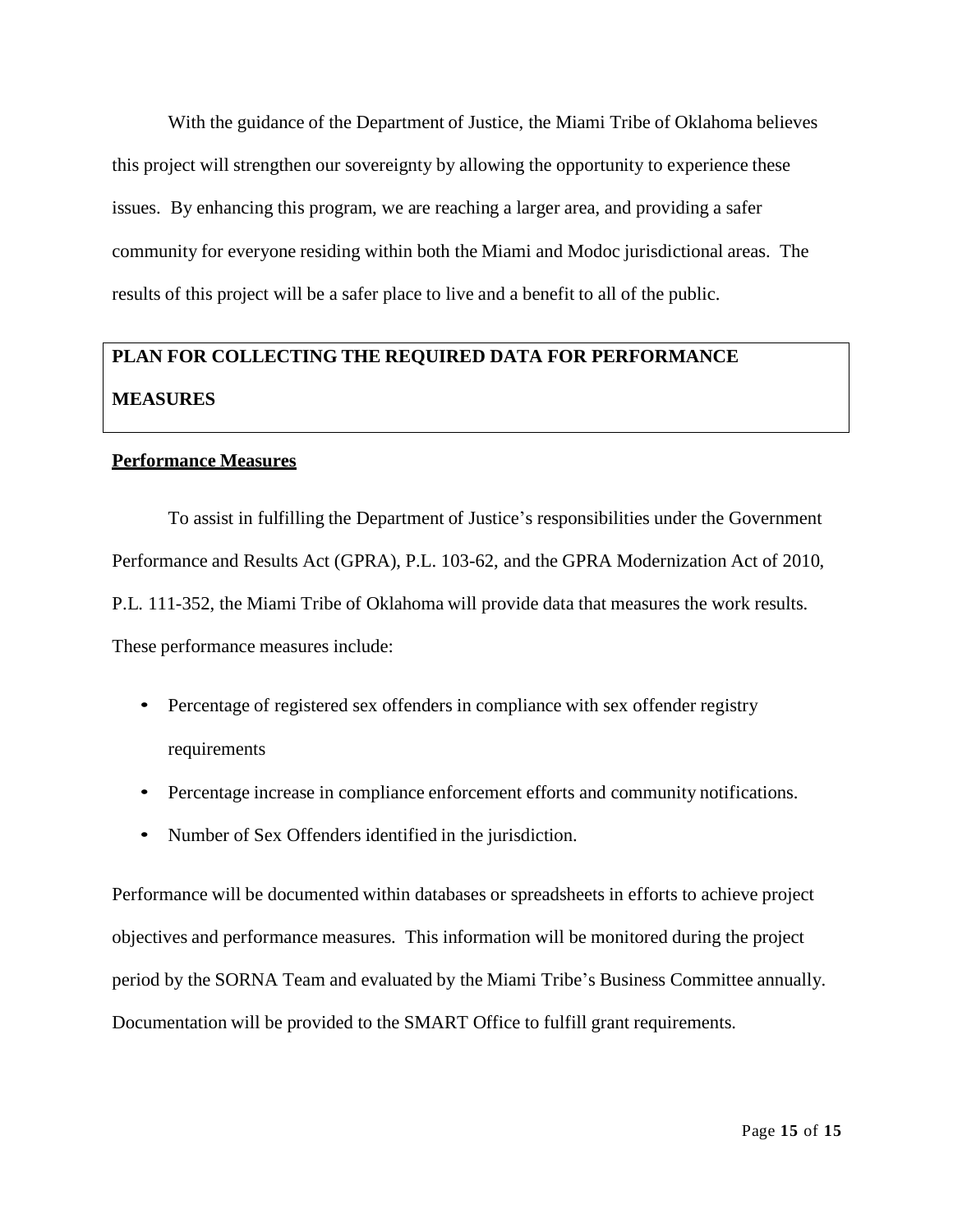The SORNA Team will be assigned to carry out activities and objectives of the program. They will be responsible for maintaining the Miami Tribe's Sex Offender Registration and Notifications Act Program, establishing outreach to other jurisdictions, and preparing and disseminating notification requirements. They will also oversee in the website maintenance to ensure all required areas are included on the site and in compliance with SORNA and the AWA.

Activity of the law enforcement pertaining to the program will be closely monitored by Project Director to ensure that SORNA requirements are followed for successfully maintaining the Miami Tribe's program. This will ensure a successful program that creates a safer environment for the betterment of the community residing within our jurisdictional areas or working for our tribes.

The impact of the strategy implemented will be determined when the Miami Tribe's website is changed, all policies and procedures are followed, and all codes are in place and in compliance with SORNA.

The Miami Tribe will accomplish the goals and objectives by providing documentation to the SMART Office as verification. Our measurable objectives will be reported with the following features:

| Objective<br>Data Tribe Provides<br><b>Performance Measures</b> |  |
|-----------------------------------------------------------------|--|
|-----------------------------------------------------------------|--|

| Maintain the Miami Tribes | Semi-Annual participation in | Documentation will be |
|---------------------------|------------------------------|-----------------------|
| and the Modoc Tribe's Sex | the SORNA National           | provided following    |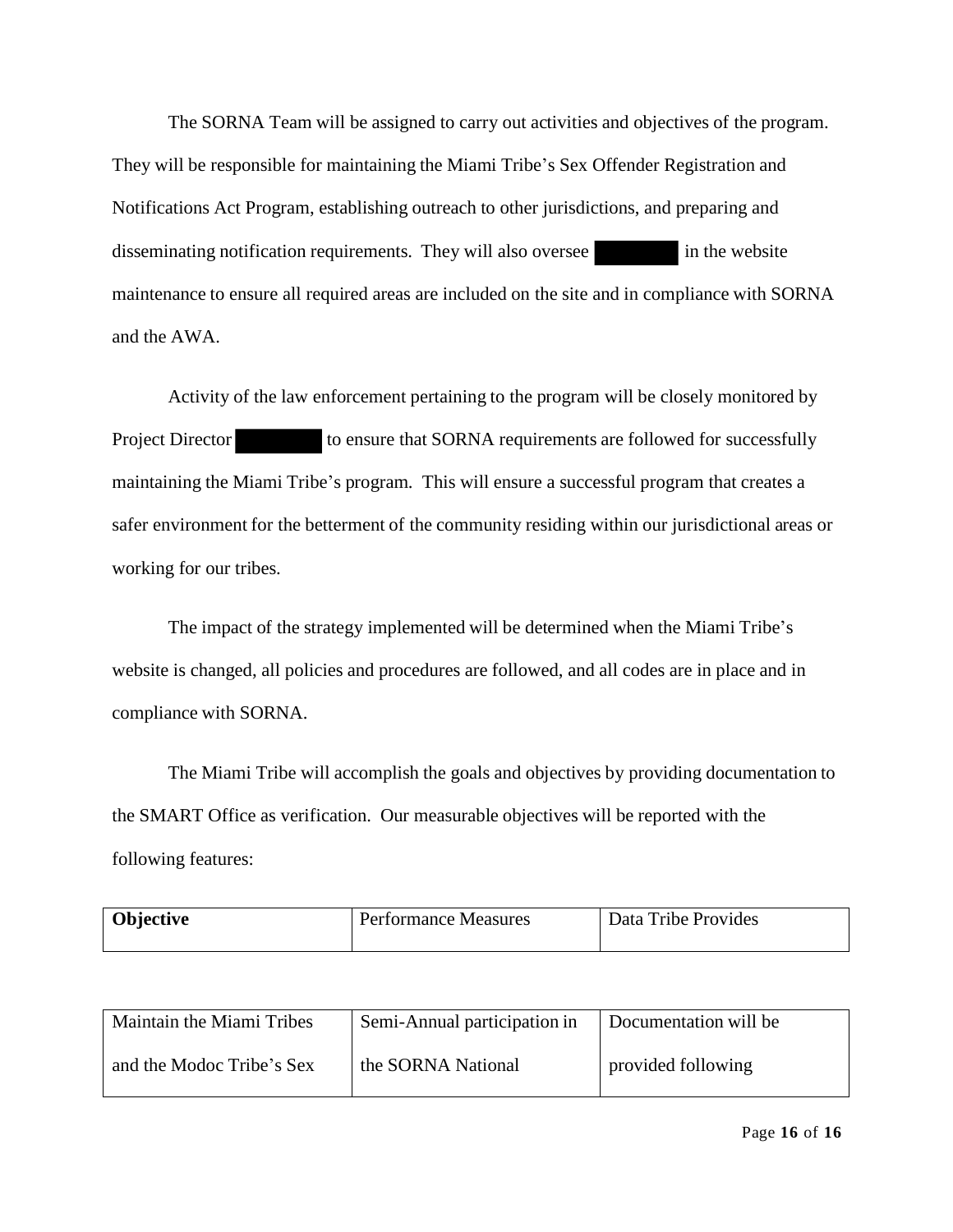| <b>Offender Registration</b>    | Symposium                       | participation Number of staff   |
|---------------------------------|---------------------------------|---------------------------------|
| Programs                        | Year 1                          | trained during the reporting    |
|                                 |                                 | period                          |
|                                 | Participation in a national     | Documentation will be           |
|                                 | SORNA training event in year    | provided following              |
|                                 | two                             | participation; number of staff  |
|                                 |                                 | trained during the reporting    |
|                                 |                                 | period                          |
|                                 | Update of the website for the   | Documentation will be           |
|                                 | Miami Tribe of Oklahoma.        | provided to the SMART           |
|                                 |                                 | Office with a link to the site. |
|                                 |                                 |                                 |
| Enhance jurisdiction efforts to | Educate community of the        | Copies of pamphlets will be     |
| increase public safety          | Miami Tribe's compliance        | provided to the SMART           |
|                                 | with SORNA and how to           | office.                         |
|                                 | report.                         |                                 |
|                                 | Purchase of a Sport Utility     | Documentation will be           |
|                                 | Vehicle for use by the          | provided with a sales receipt   |
|                                 | <b>SORNA Compliance Police</b>  |                                 |
|                                 | Officer                         |                                 |
|                                 | Purchase of the equipment       | Documentation will be           |
|                                 | package to fully outfit a Sport | provided with sales receipts    |
|                                 | Utility Vehicle for use as a    |                                 |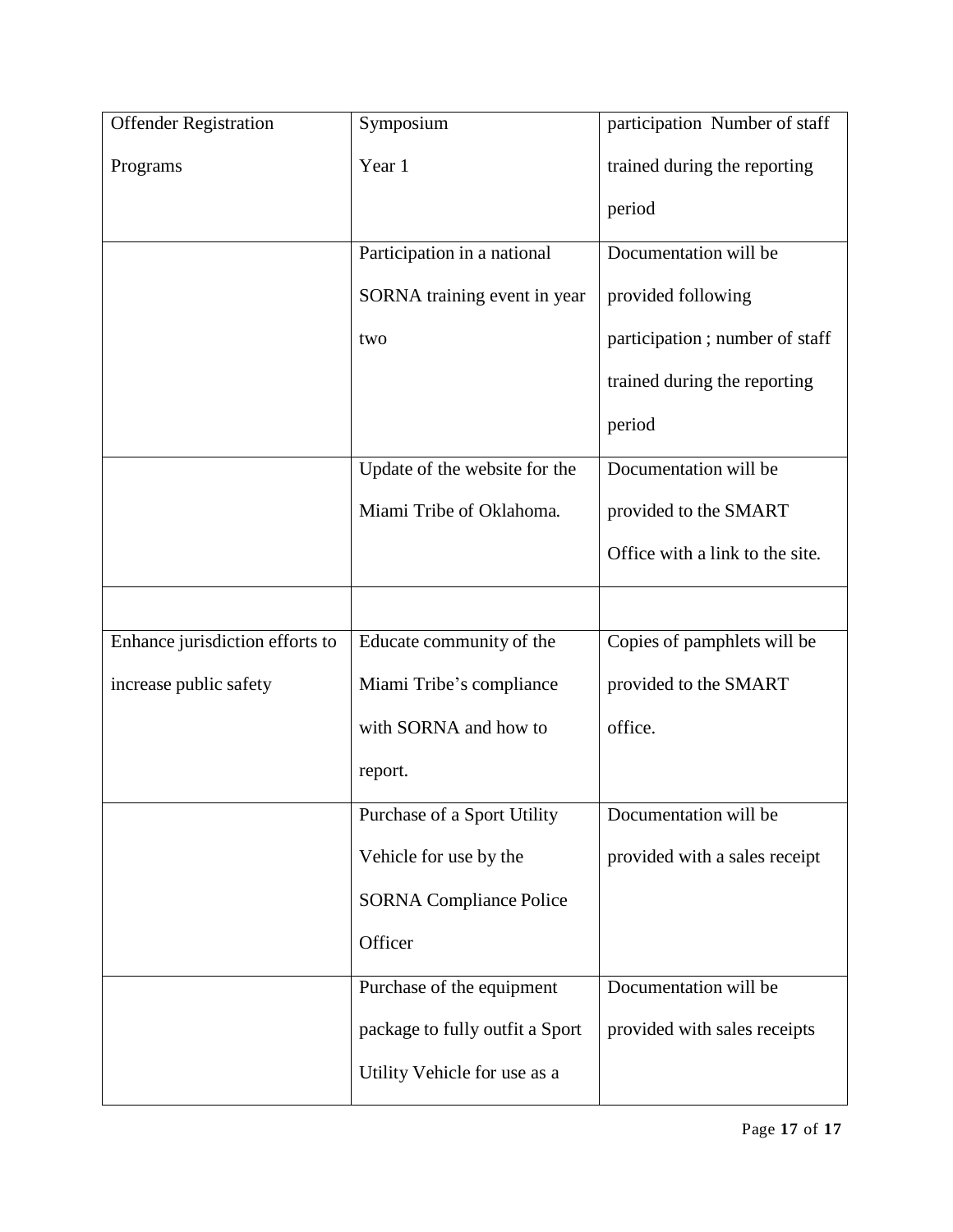| Miami Tribal police car,         |                                |
|----------------------------------|--------------------------------|
| including radios, shotgun,       |                                |
| computer, flashlight, computer   |                                |
| stand, lighting package, sirens, |                                |
| installation, radio console,     |                                |
| push bar and unlock tools        |                                |
| Purchase of a laptop computer    | Documentation will be          |
| for use by the SORNA             | provided with a sales receipt. |
| Compliance Police Officer in     |                                |
| monitoring offenders and         |                                |
| educating the public.            |                                |
|                                  |                                |

Tribal Police officers will be responsible for ensuring that all safety zone regulations and rules are followed, i.e. inspect residential areas in which an offender wishes to live before moving to make certain the location meets safety zone regulations. These safety zone regulations would guarantee the proposed dwelling is not within a specified distance from schools, daycare facilities, parks, or other restricted safety zone areas. Officers will verify that each offender is living or working in the documented location on a yearly, bi-yearly, or monthly basis according to SORNA requirements for each type of offense.

### *Sustainability:*

The primary challenge for the tribe is creating a sustainable and practical SORNA program that is efficient and effective.